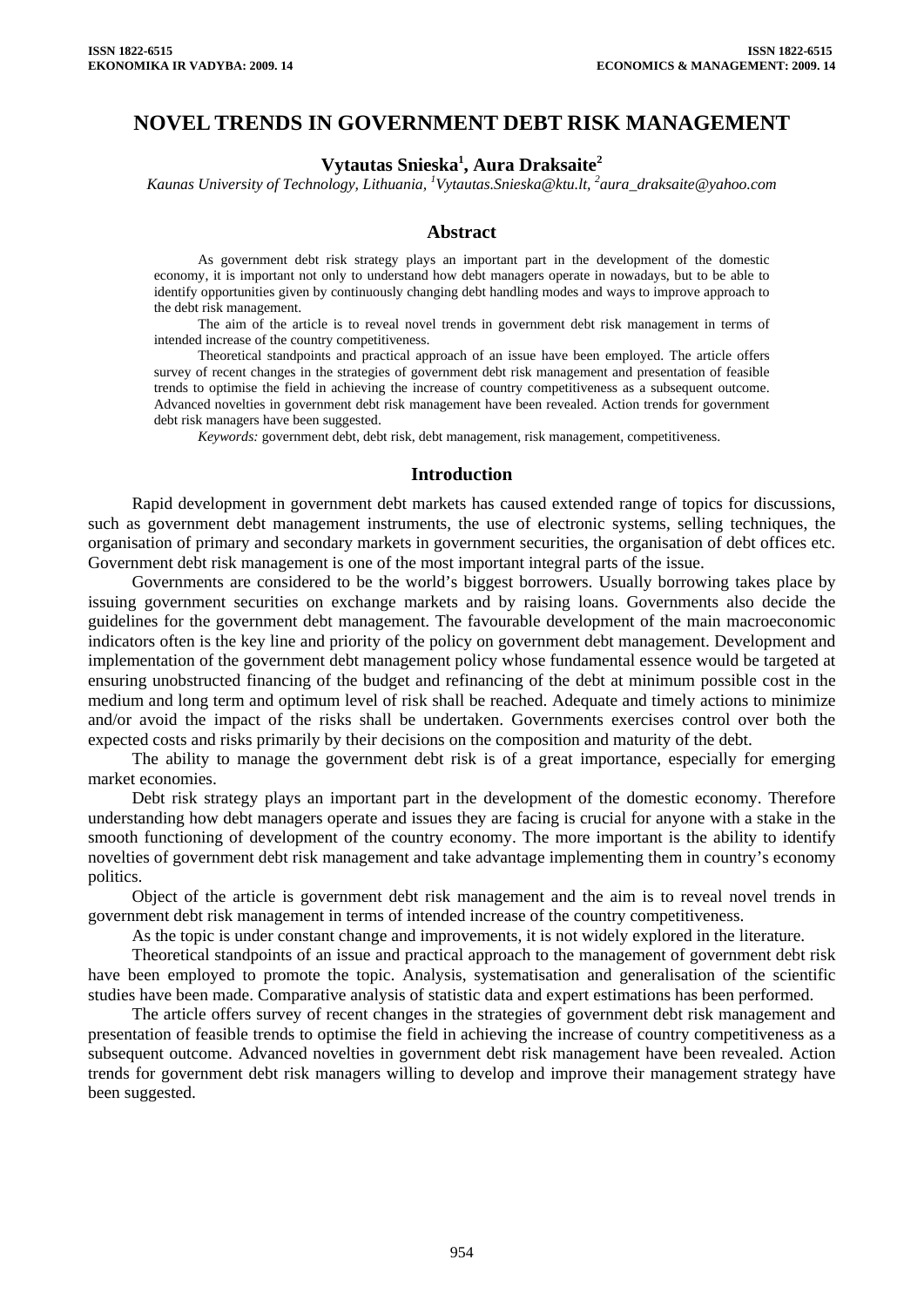# **Changes in government debt risk management**

As it is good known, governments are the world's biggest borrowers. Debt strategy plays an important part in the development of the domestic financial system. Issues of public debt are growing rapidly as budget deficits rise in America, the Eurozone, Japan, many other developed countries and in most emerging market economies (2).

The constant change in government debt strategy is caused by attempt to decrease the management costs and to keep the risk as low as possible. These changes were introduced in response to alterations in the working environment of debt managers, like the introduction of the euro in EU, declining government debt ratios, the introduction of electronic trading systems, and the changed institutional position of debt managers.

In addition, the working environment of government debt managers in Europe has changed considerably during the last decade. By far the most important factor was the introduction of the euro. After the start of monetary union, debt managers became small to medium-sized players in a European capital market, instead of the dominant party in national capital markets. Consequently, competition among debt managers increased, fostering transparency and stimulating a more efficient primary market and a deeper, more liquid secondary market.

There have been other changes as well. The fiscal consolidation in the run-up to the Economic and Monetary Union (EMU) implied that government debt-to-GDP ratios started to decline in most countries, although this trend has recently been reversed. Furthermore, the organization of the trade in securities has altered, notably due to the introduction of electronic trading systems. In many countries the institutional position of the government debt managers has also changed. Although there are still substantial differences across countries, there is a clear tendency to grant more independence to the organization responsible for the management of government debt.

As exchange rate risks within the euro area no longer exist, market conventions have been harmonized and efficient linkages between European settlement systems have been established. From the investor's perspective, the disappearance of exchange rates implies that the government bonds of various governments have become closer substitutes. Liquidity and credit risk have become the main differentiating features among government bonds, with the relative contribution of these factors subject to debate. The introduction of the euro and the implied tight spreads for government bonds also made portfolio managers diversify into a wider range of corporate bonds. Thus, government debt managers face increased competition, requiring them to cater to the desires of investors.

Besides, the recent weakening of budgetary discipline in some euro area countries has stopped the continuous decrease in the average debt ratio that had been observed since 1997 (Wolswijk, Haan, 2006).

In opinion of many economists, a framework should be developed to enable debt managers to identify and manage the trade-offs between expected cost and risk in the government debt portfolio. The cost of government debt includes two components: the financial cost, which typically is considered to be the cost of servicing the debt over the medium to long-run, and the potential cost of real economic losses that may result from a financial crisis if a government has a particular strategy for managing the portfolio. Market risk is then measured in terms of potential increases in debt servicing costs from changes in interest or exchange rates relative to the expected costs. The potential real economic losses that may result from such increases in costs or if the government cannot roll over its debt should also be considered. An important role of the debt manager is to identify these risks, assess to the extent possible their magnitude, and develop a preferred strategy for managing the trade-off between expected cost and risk. Following government approval, the debt manager also is normally responsible for the implementation of the portfolio management and risk management policies.

To assess risk, debt managers should regularly conduct stress tests of the debt portfolio on the basis of the economic and financial shocks to which the government, and the country more generally, are potentially exposed. This assessment is often conducted using financial models ranging from simple scenario-based models, to more complex models involving highly sophisticated statistical and simulation techniques. In general, models used should enable government debt managers to undertake the following types of risk analysis (5):

• project expected future debt servicing costs over a medium to long-term horizon based on assumptions regarding factors affecting debt-servicing capability, such as: new financing requirements; the maturity profile of the debt stock; interest rate and currency characteristics of new debt; assumptions for future interest rates and exchange rates etc.;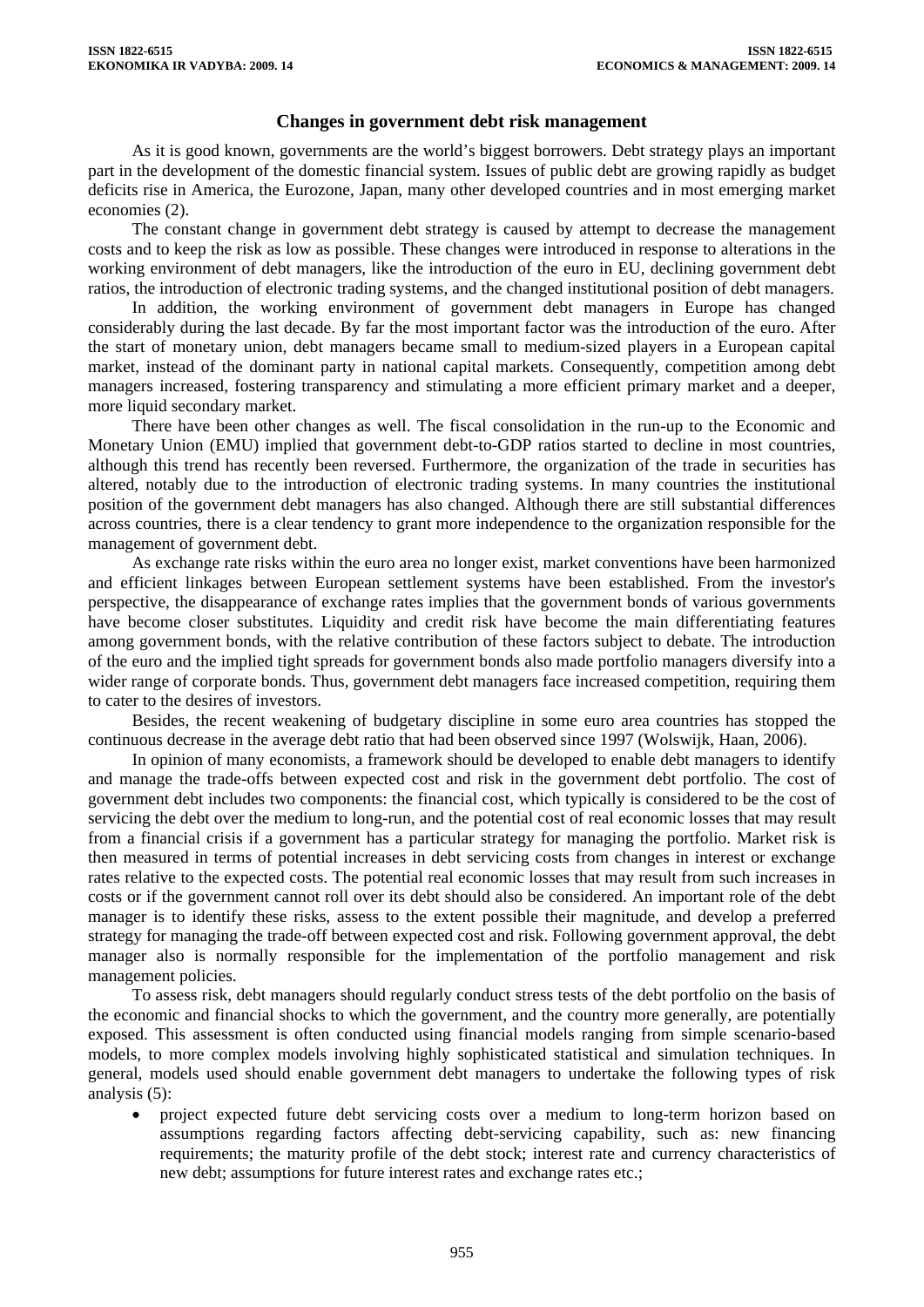- generate a debt profile, consisting of key risk indicators of the existing and projected debt portfolio over the projected horizon;
- calculate the risk of future debt servicing costs in both financial and real terms by summarizing the results of stress tests that are formulated on the basis of the economic and financial shocks to which the government and the country more generally are potentially exposed. Risks are typically measured as the potential increase in debt servicing costs under the risk scenarios relative to the expected cost;
- summarize the costs and risks of alternative strategies for managing the government's debt portfolio as a basis for making informed decisions on future financing alternatives.

The appropriate strategy depends on the government's tolerance for risk. The degree of risk a government is willing to take may evolve over time depending on the size of the government debt portfolio, and the government's vulnerability to economic and financial shocks. In general, the larger the debt portfolio and the vulnerability of the country to economic shocks, the larger the potential risk of loss from financial crisis or government default, and the greater the emphasis should be on reducing risks rather than costs.

Such strategies include selecting maturities, currencies and interest rate terms to lower risk, as well as fiscal authorities placing more stringent limits on debt issuance.

Debt managers in well-developed financial markets typically follow one of two courses: periodically determine a desired debt structure to guide new debt issuance for the subsequent period, or set strategic benchmarks to guide the day-to-day management of the government's debt portfolio. Such portfolio benchmarks typically are expressed as numerical targets for key portfolio risk indicators, such as the share of short-term to long-term debt, and the desired currency composition and interest rate duration of the debt.

Where markets are well developed, debt managers should try to ensure that their desired debt structures or strategic benchmarks are clear and consistent with the objectives for debt management, and publicly disclosed and explained (5).

The following is the closer look to the novelties in government debt risk management, which is the response to the above mentioned government debt management specialties and the recent changes in the field.

# **The novel approach to government debt risk management**

New techniques and instruments are being more widely used to supplement traditional methods of selling public debt, as debt managers seek to widen their investor base, diversify portfolios, and reduce the exposure to risk.

In response to the rapid development in government debt markets, the OECD Working Party has been extending the range of topics for discussion: factual condition of government debt instruments, the use of electronic systems, selling techniques, the organization of primary and secondary markets in government securities, the organization of debt offices as well as other policy issues and techniques of government debt management.

To do this, and considering the fact that quality of government activities performance is one of the criteria in deciding of country competitiveness ability (Kochetkov, 2005), many countries have recently reorganized the debt function, recognizing the need for a professional team with some operational autonomy and the ability to respond rapidly to market developments.

In EU the autonomy of debt management agencies was already increasing before the start of EMU. However, it received an additional boost from the introduction of a more competitive environment, as reflected in greater autonomy for the larger debt management offices in recent years, either as part of the national ministry of finance or as a separate unit outside the government sector. Increased independence has gone hand-in-hand with more detailed strategic goals and practical guidelines for the agencies, often setting targets or limits for key elements such as maturity and refinancing risk.

More widely implemented becomes establishment of separate management unit under supervision of finance ministry or suchlike governmental institution. One of the examples is The Government Debt Management Unit, an office of the Ministry of Finance, in charge of managing Israel's domestic and external debt and the development and implementation of an overall debt management strategy.

To improve the management of government debt, the Ministry of Finance has established a riskmanagement department within the Government Debt Management Unit. The Risk Management Department is expected to assist policymakers in making decisions in regard to several types of risk (www.mof.gov.il):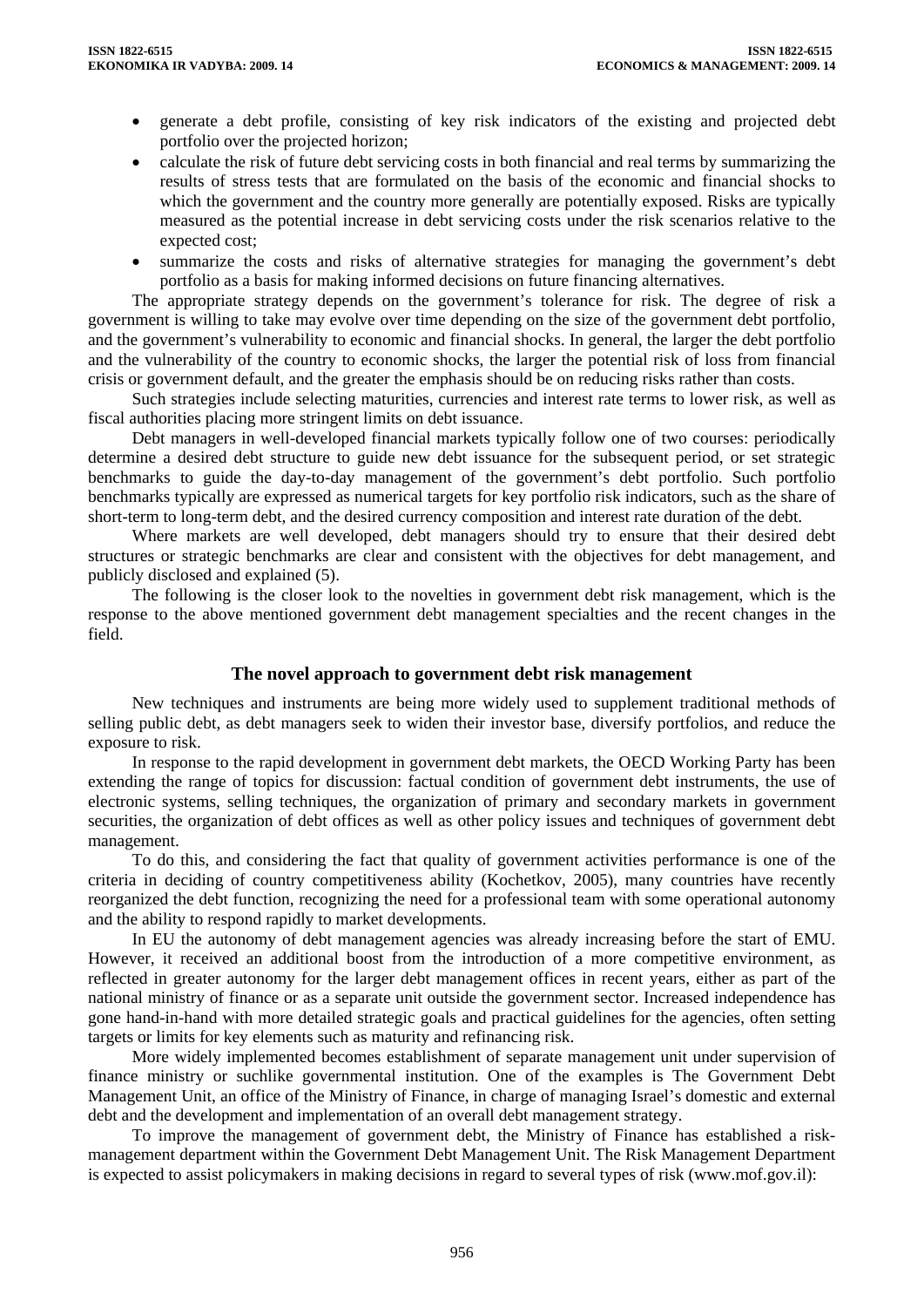- market risk risk resulting from changes in prices, exchange rates, interest rates, and interest spreads;
- refinancing risk risk related to the government's ability to roll over its debt once it matures;
- liquidity risk risk related to the government's ability to raise funds unexpectedly and in a short time;
- credit risks the risk that a debtor will fail to pay back its debt; this is especially relevant in swaps and derivatives transactions;
- other risks, such us technical errors and legal risks.

The Department's goals are: to identify the optimal currency mix of the government's debt portfolio; to identify possible scenarios related to government debt, including cash flows in each scenario, and their probability; to identify the most efficient frontier (cost vs. risk) of different currency and fixed/floating weightings (benchmarking); to improve the government debt databases; to price the government's foreign currency transactions, private placements, and derivatives transactions; to examine principal and interest rate sensitivity to market changes for budgeting purposes.

In many countries government decides guidelines for central government debt management. For example in Sweden these guidelines are taken under the consideration after receiving proposals from the Debt Office. The Debt Office is responsible for the operational management of the central government debt within the framework of these guidelines (3).

Likewise, starting from year 2007, Iceland's National Debt Management Agency shall, on behalf of the Minister of Finance, handle domestic and international borrowing by the Treasury and State institutions, the issue and sale of Treasury bonds in the domestic market and other debt management for the Treasury as well as relending and State guarantees (1).

The purpose of this establishment of the Agency was to contribute to cost-effective and quality debt management for the Treasury on the basis of the Ministry of Finance's debt strategy. This entails minimizing the central government's foreign and domestic interest and financial expense by seeking cost-effective sources of finance in Iceland and other countries for the Treasury. Exchange rate risk, interest rate risk and price risk on account of Treasury debt shall be spread as effectively as possible and the Treasury's risk reduced on account of guarantees and relending kept to a minimum.

Finally, during the last decade the general institutional position of the various debt managers has changed. Even though important differences among countries still exist, there is a clear tendency to grant more independence to government debt managers. In Germany and France, debt management offices were given a larger degree of independence in 2001. Such reflects the increasing awareness that higher product complexity and competition among debt managers requires a high degree of operational independence and professionalism. Cost considerations also played a role: in Germany, the centralization of debt management was expected to save interest payments of up to EUR 3/4 bln., or some 2% of central government interest payments per year (5).

At the same time, governments issue more specific guidelines for debt management. These often take the form of a target (range) for the residual maturity or the (modified) duration, subject to certain restrictions such as limits on the use of derivatives. The modified duration measures the change in the current value of the debt portfolio if the yield curve changes by 1 basis point. The French debt agency, for instance, had a 2003 target for the average maturity (after swaps) of 5,3 years, implying a decline by nearly half a year compared to 2002. The Belgian debt agency operates within limits for the shares of maturity-ranges in total debt, such as a 25% cap for total euro-denominated debt for which the interest rate needs to be reset within a year (Wolswijk, Haan, 2006).

Similarly to the aforesaid changes in EU, the U.S. Department of Treasury's Office of Technical Assistance (OTA) has advisors, under personal service contracts, in the Government Debt Issuance and Management Program. The Treasury program provides technical assistance and policy advice on sovereign debt matters in an emerging market environment to senior ministerial and central bank officials, as well as to market participants in host countries. Advisors are expected to provide sound but realistic technical assistance in the debt management area that will enable emerging countries to strengthen and develop their economies.

The other important section to be considered in terms of continuous improvement of government debt risk management is best practice spreading policy. Information about best (or good) practices for government debt management and primary and secondary market operations has also been shared with debt managers from emerging market economies. To that end, the OECD Working Party initiated in 1990 a policy dialogue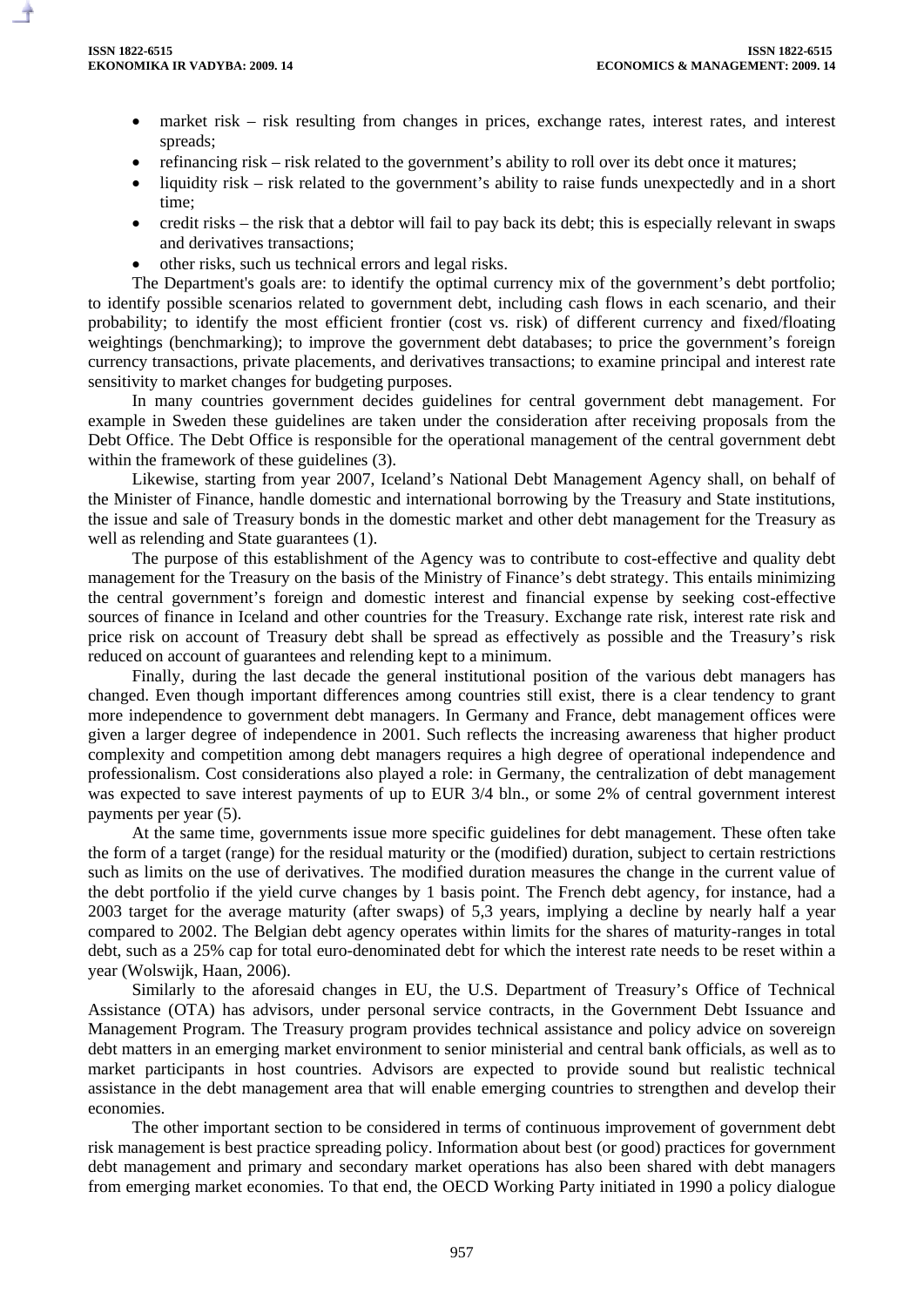with transition countries and, later on, with emerging markets in several regional and global policy forums, including the Annual OECD/World Bank Global Bond Market Forum, the OECD's Annual Baltic-Nordic Forum on Public Debt Management, and the Annual OECD Global Forum on Public Debt Management in Emerging Government Securities Markets.

The OECD Working Party on Debt Management was already set up in 1979 as a special working group of the OECD's Committee on Financial Markets. Since its creation, the Working Party has been a unique policy forum for the 30 senior government debt managers from OECD Member countries to exchange their views and experiences in the field of government debt management and government securities markets.

Recently The Working Party's unique and up-to-date pool of knowledge in this special field of government activity and policy has become of great importance for the debt managers from emerging market economies as they design and implement their policies in this area. The best or good practices identified by the Working Party serve therefore de facto as a global standard. The more it is supported by the fact that effective management of knowledge is one of the essential features of EU innovation strategies (Snieska, Vasauskaite, 2005).

In many emerging market economies the efforts in the recent years aimed at achieving progress in the fiscal area have set as priority the effective management of the government debt. The favorable development of the main macroeconomic indicators and the pursued prudent fiscal policy, and the outlined long-term objectives in the economic processes area, are the factors that have the largest contribution to the strengthening of the key lines and priorities of the policy on government debt management pursued by the finance departments of the countries. Usually taking into consideration the best practices in the area of debt management, the debt policy is implemented in compliance with the existing local legislation.

An important recent feature of debt management strategies in the euro area is the convergence of practices. There is a clear tendency to issue "plain vanilla" bonds, while there is less emphasis on issuing foreign currency debt. Debt managers increasingly use interest rate swaps and introduce innovative instruments, such as inflation-indexed bonds.

Usually, the size of these bond issues is rather large compared to the pre-EMU years, with the aim of achieving a high degree of liquidity. While issues of about EUR 2 bln were standard in smaller countries before EMU, the minimum nowadays is EUR 5 bln., reflecting the lower limit for government securities to be eligible for trading on the Euro MTS electronic platform. The larger countries in the euro area nowadays issue bonds of over EUR 20 bln. (Wolswijk, Haan, 2006)

With government deficits generally lower than some years ago, the possibilities of issuing one or larger 10-year benchmark bonds decreased, especially for the countries with smaller government deficits. Issuing securities only along other parts of the yield curve was restricted to the countries with large deficits and/or debts. With a view to increase borrowing possibilities at benchmark maturities, governments have introduced or extended buy-back operations and bond switching operations. These allow bondholders to switch to new and therefore more liquid government debt. Similarly, governments have cut down on nontradable debt instruments such as retail debt, allowing a higher portion of the funding requirement to be in benchmark bonds. Easier access of individuals to the primary and secondary market for government bonds via financial intermediaries and the Internet also plays a role in decreasing the volume of retail-debt.

The change to electronic trade systems implies more efficiency and higher liquidity. MTS markets are interdealer markets, where some traders are obliged to give quotes for benchmarks and other highly liquid loans so that there are always possibilities to trade. Apart from the obligation to provide quotes, there are maximum bid-ask spreads, which reduce transaction costs.

One more measure taken for debt risk management is control system and a new method of calculating the composition of the central government debt. To control the debt's composition, target for the debt percentage for each type of debt and a control interval around the foreign currency percentage is set. The new method of measuring percentages provides a better picture of the central government debt's total risk exposure. With the new measure the composition of the debt changes. The inflation-linked percentage is likely to rise and the foreign currency percentage is likely to fall. In the practice, this type of control system is applicable only for not foreign currency debt, which is controlled by the traditional amortization amount (4).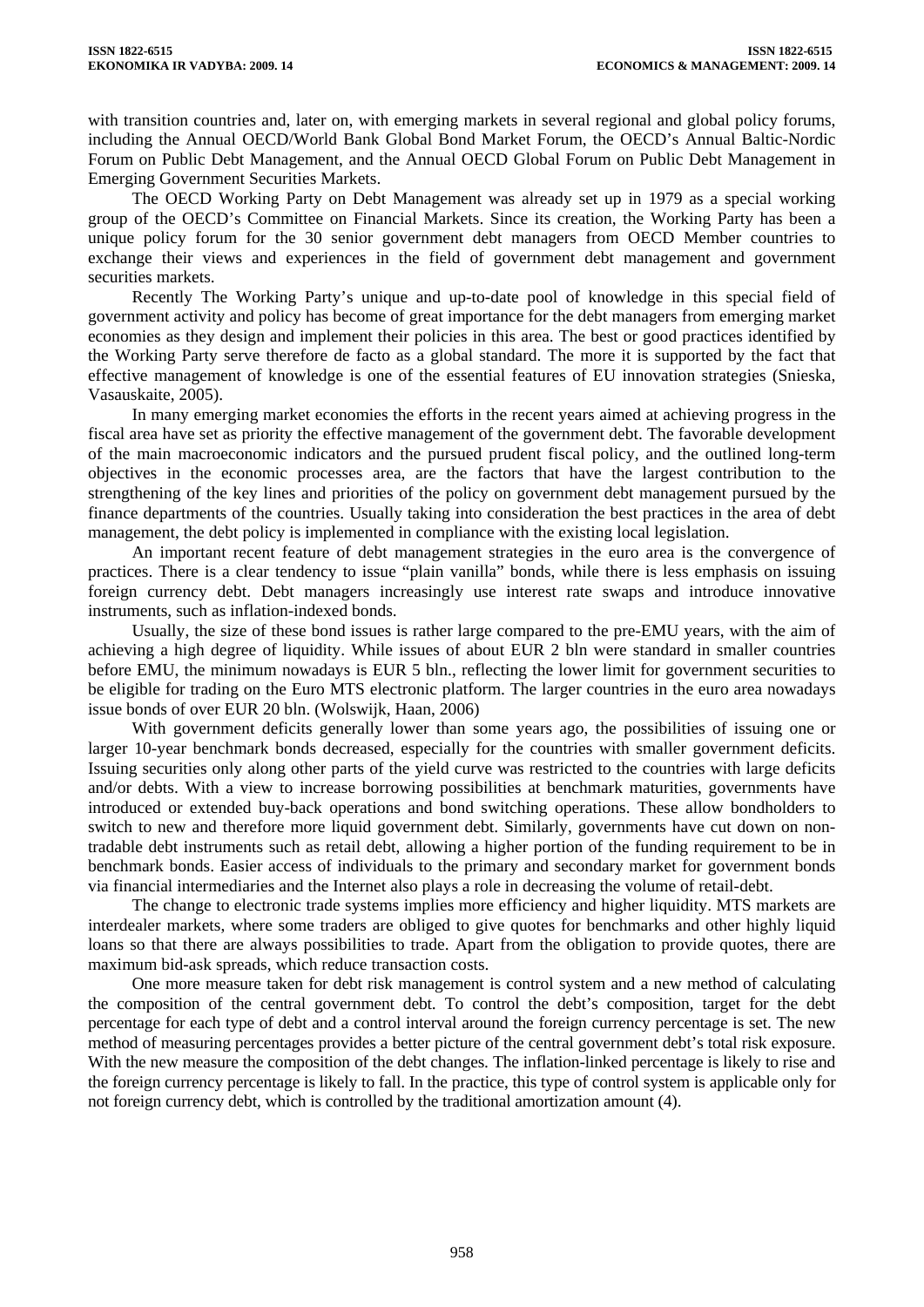### **Prerequisite and suggestions for government debt risk management**

As discussed above, following government approval, the debt manager also is normally responsible for the implementation of the portfolio management and risk management policies. To carry out these responsibilities, debt managers should have access to a range of financial and macroeconomic projections. Where available, debt managers should also have access to an accounting of official assets and liabilities. They also require complete information on the schedule of future coupon and principal payments and other characteristics of the government's debt obligations, together with budget projections of future borrowing requirements.

Considering that cost of funding is affected by fluctuations in inflation, real interest rates and the risk premium, governments may have differing risk preferences. For instance, one may prefer long-dated securities indexed to inflation, in order to fix the long-term real cost of borrowing, while another may prefer short-dated or floating rate securities to avoid the risk of locking into what may turn out to be excessively high interest rates. Governments may also take a broader perspective, seeking to match assets, or more probably expected income, against liabilities.

This could be a long-term policy. Alternatively, financing strategy could attempt to balance shorterterm fluctuations in income and expenditure, for instance by trying to take account of how different possible shocks to the economy – exchange rate, energy prices, recession, bad harvest – might affect the government's overall financial position (Gray, 1996). In the short to medium term at least, there should be some trade-off between risk and cost minimization.

Looking forward, euro area debt managers will face some additional challenges in future. With low deficits and competitive auction data setting, the issue of coordination of debt management practices in the euro area has arisen, including ideas about European sovereigns issuing common bonds. Current high government deficits have increased opportunities for regular issuances of benchmark bonds, relegating discussions on this type of coordination to the background, but it may revive once public finances have been put on a sounder footing (Wolswijk, Haan, 2005).

Population ageing will have a noticeable effect on government debt management. Higher pension and health care spending will increase deficits if no compensatory action is taken. Indeed, countries have agreed on additional efforts to reduce debt burdens to free up resources that would otherwise be spent on interest payments. At the same time, demand for government debt, and for (very) long-term index-linked debt in particular, is bound to rise because of the building up of pension funds, which will be keen to invest part of the entrusted money in safe government assets.

# **Conclusions**

Being world's biggest borrowers, governments shall carefully plan their debt management and debt risk in particular. The main objective of debt managers is to finance the public debt at low costs with acceptable risks level. In recent years debt management strategies have changed considerably due to more strict fiscal policy and demand to maintain or improve debt risk leveling, considering trade offs between relatively acceptable risk and debt financing cost. This is followed by need to widen investor base, diversify their portfolios, and thus reduce exposure to risk.

In the beginning of current decade in EU the introduction of the euro caused disappearance of exchange rate risks within the euro area. As international competitiveness in macro level is explained by the advantages of national economy (Snieska, 2008), debt managers have become direct competitors in the European capital market. Furthermore, increased financial stability increases the credibility of financial market and the use of those markets in channeling financial capital in a more efficient way (Maneschiold, 2006).

Reduction in supply of government debt instruments, and the rapid expansion of electronic trading systems are developments which have considerably affected the environment in which debt managers operate.

In order to obtain better response to market development, many countries recently have reorganized their debt function, recognizing the need for a professional team with operational autonomy. More widely implemented becomes establishment of separate debt/debt risk management unit under supervision of finance ministry or suchlike governmental institution.

Other important section, considered in terms of continuous improvement of government debt risk management, is best practice spreading policy. Unique and up-to-date pool of knowledge in the field of